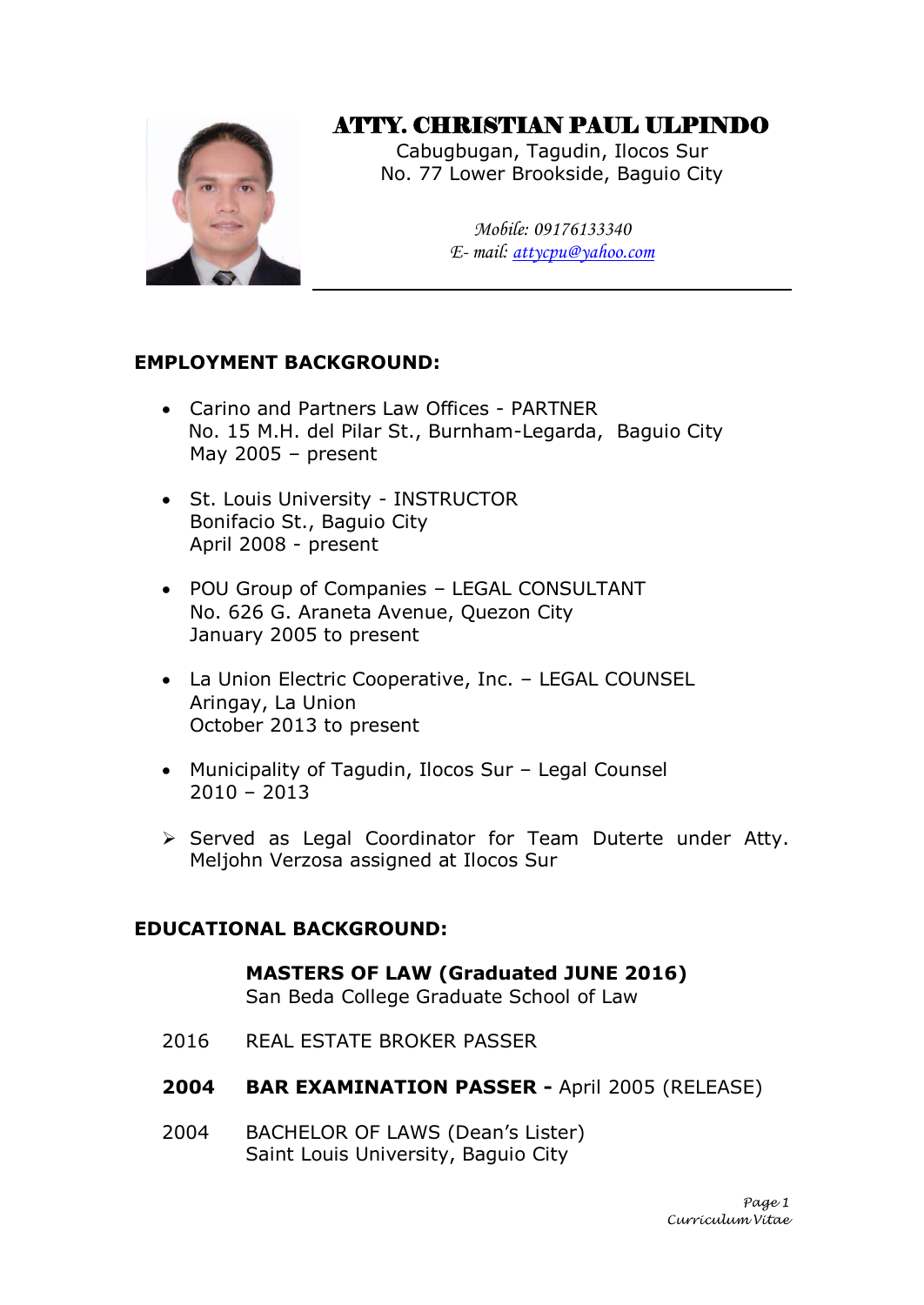- 1999 BACHELOR OF ARTS IN PHILOSOPHY- **CUM LAUDE** Saint Louis University, Baguio City
- 1995 IMMACULATE CONCEPCION MINOR SEMINARY-**VALEDICTORIAN** Vigan City, Ilocos Sur
- 1991 UNIVERSITY OF NORTHERN PHILIPPINES **SPECIAL AWARDEE** Vigan City, Ilocos Sur

### **TRAININGS/SEMINARS:**

- MANDATORY CONTINUING LEGAL EDUCATION LAWYER'S CONVENTION Baguio City April 2015
- LEGAL EDUCATION BOARD Seminar, 23 May 2015, University of Baguio, Baguio City
- LEGAL EDUCATION BOARD Seminar, 13 July 2013, St. Louis University, Baguio City
- NATIONAL CONVENTION OF LAWYERS Cebu City March 2015
- MANDATORY CONTINUING LEGAL EDUCATION LAWYER'S CONVENTION Pasig City July 2014
- MANDATORY CONTINUING LEGAL EDUCATION LAWYER'S CONVENTION Subic Convention Center April 2011
- MANDATORY CONTINUING LEGAL EDUCATION LAWYER'S CONVENTION Pasig City August 2010
- MANDATORY CONTINUING LEGAL EDUCATION LAWYER'S CONVENTION Pasig City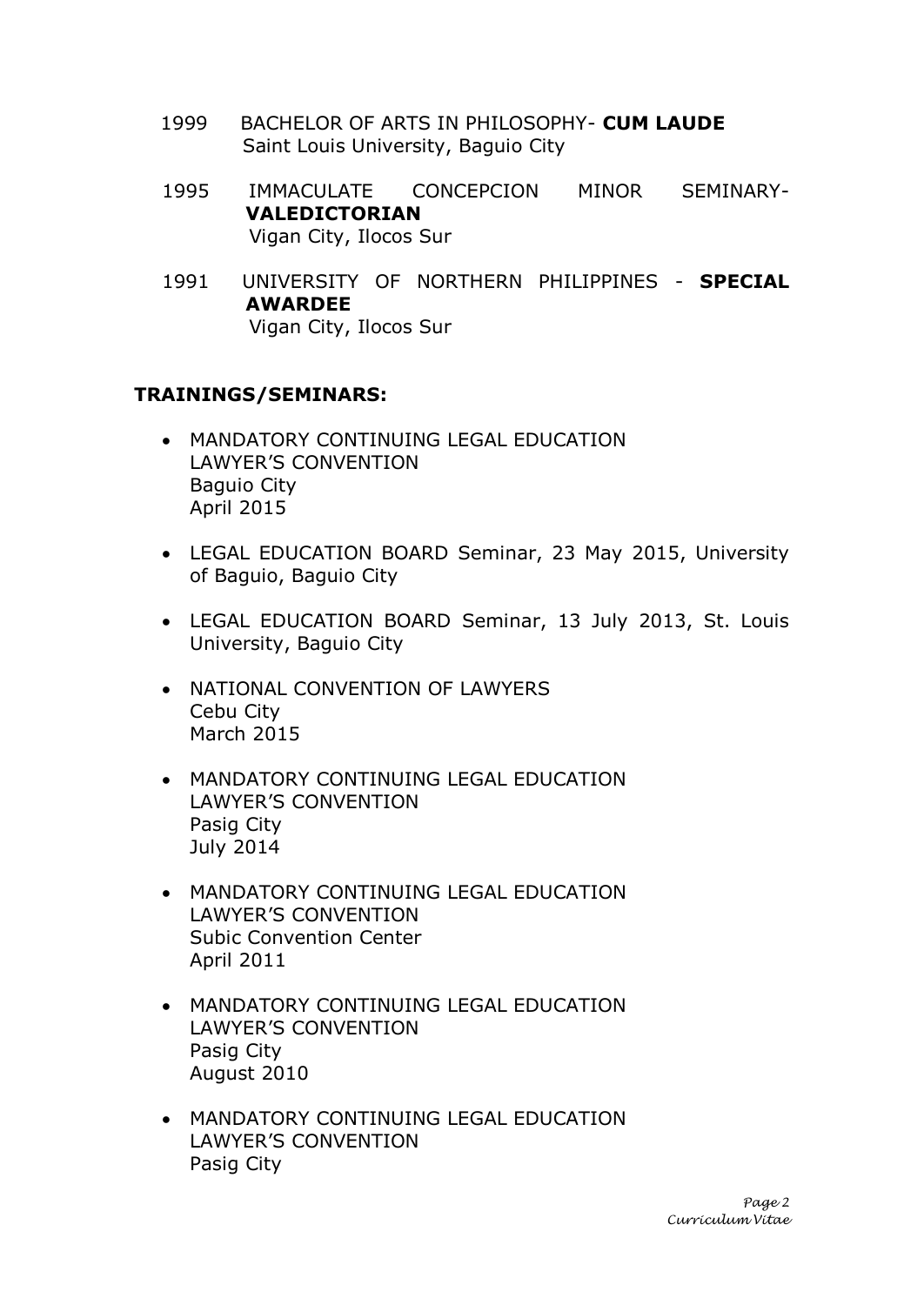June 2009

- MANDATORY CONTINUING LEGAL EDUCATION LAWYER'S CONVENTION Bacolod City March 2009
- Know Your Benefits: The Labor Code Seminar St. Louis University, Baguio City 7 March 2009
- Knowing Your Legal Rights: Lecture Series 1: Sexual Harassment in the Workplace; St. Louis University, Baguio City
- Knowing Your Legal Rights Lecture Series 2: Anti- Violence Against Women and their Children Act of 2004; St. Louis University, Baguio City
- Knowing Your Legal Rights Lecture Series 3: Consumer Rights; St. Louis University, Baguio City
- Knowing Your Legal Rights: Lecture Series 4: Batas Pambansa Bilang 22; St. Louis University, Baguio City
- Knowing Your Legal Rights: Lecture Series 5: The Family Code of the Philippines; St. Louis University, Baguio City

### **ORGANIZATIONAL AFFILIATIONS**

- Member, Integrated Bar of the Philippines (Ilocos Sur Chapter)
- Member, Lex Libertatis Fraternity

### **SPECIAL SKILLS:**

- Computer Literate: MS Office (Word, Excel, PowerPoint)
- Professional Driver

### **PERSONAL DATA:**

Nickname: "IAN" Age: 39 Date of Birth: 29 August 1978 Place of Birth: Tagudin, Ilocos Sur Sex: Male